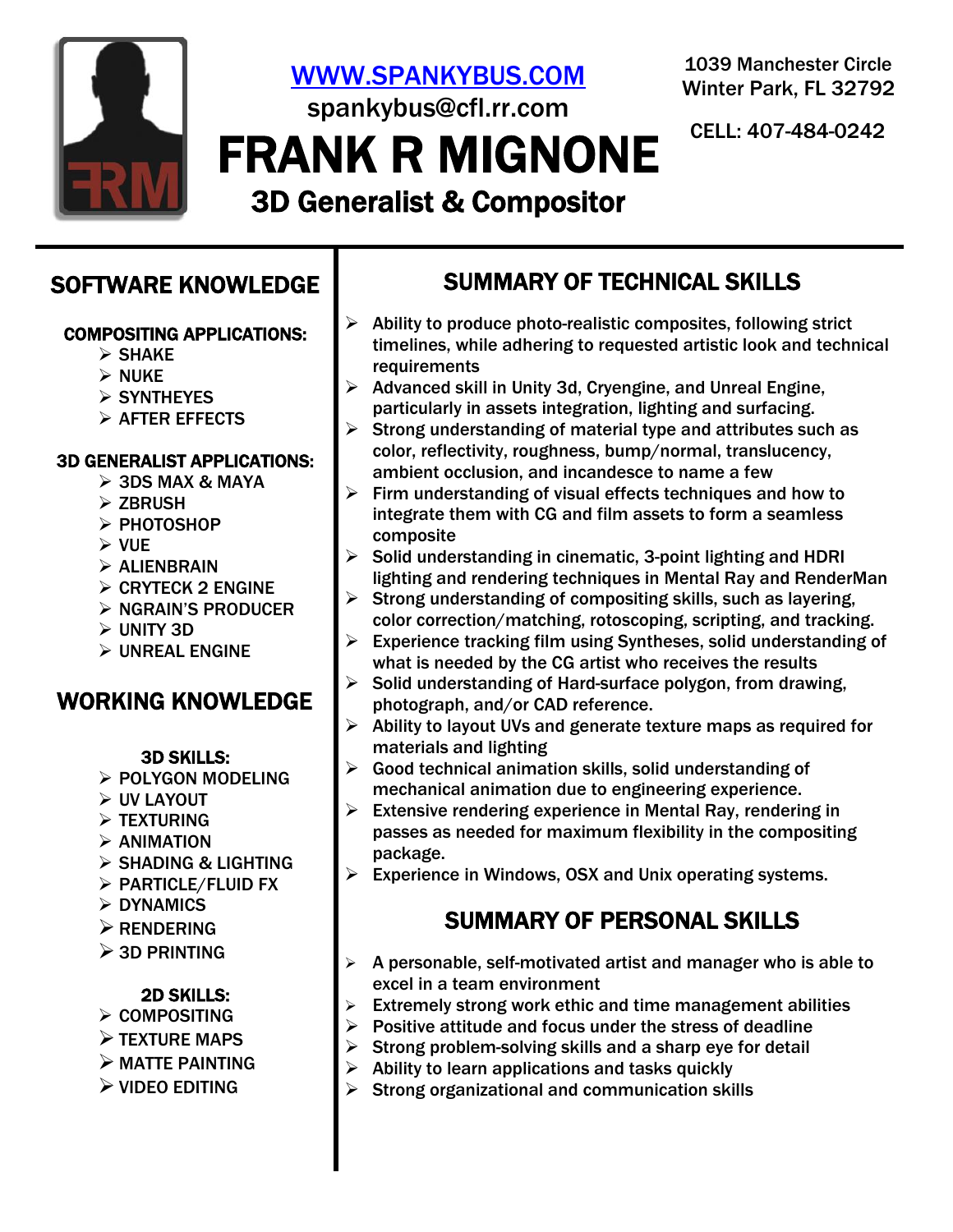# RELEVANT EDUCATION

#### Full Sail University

2006 - 2008 Winter Park, FL Graduation Date: Feb 8th, 2008 Bachelor of Science in Computer Animation

Awards: Valedictorian GPA 3.52

Received five Course Director Awards, citing an excellent Attitude and Work Ethic, in the following disciplines:

Character Design & Creation Advanced Game Art Visual Effects Compositing & Scene Finishing Demo Reel Creation

### ADDITIONAL EDUCATION

### University of Central Florida

1999 - 2001 Orlando, FL Studies toward a Bachelor of Applied Science in Aerospace Engineering

Studies focused on the Mathematical and Engineering Principles of Atmospheric & Space Flight

### Valencia Community College

1993 - 1999 Orlando, FL Graduation Date: Aug 5th, 1999 Associate in Arts Degree

Studies focused on Science and Mathematics UCF Engineering Prerequisites

# PROFESSIONAL EXPERIENCE

### 03/2011 - Current Full Sail University Winter Park, FL

### Shading and Lighting Studio Artist

- $\triangleright$  Currently responsible for teaching the Campus Shading and Lighting Lab class
- $\triangleright$  Lecture and Demonstrate proper workflow and technique as it applies to Lighting scenes, Surfacing and texturing geometry, and render operations
- $\triangleright$  Generate assets as needed to facilitate new training content.
- $\triangleright$  Maintain and evolve the course curriculum based on continually changing software such as Pixar's RenderMan and Allegorithmic's **Substance**

Light, surface, and texture assets as needed based on Photographic reference.

03/2011 – Current Simulation and Training Systems Orlando, FL Lead Artist & Art Director

- $\triangleright$  Currently responsible for all art elements at STS
- ➢ Manage a diverse team of freelance Artists & Programmers
- ➢ Create 3D Assets from drawing, photograph and CAD reference for game-based virtual maintenance training.
- $\triangleright$  Recreate technical animations for virtual maintenance trainers and videos.
- ➢ Light, surface, and texture assets as needed based on Photographic reference.
- $\triangleright$  Supervise and control the created works of others to maintain a consistent, visual look.
- ➢ Create modern training content employing 3d trainers and/or webbased training with 3d-rendered elements from existing, PowerPoint/lecture-oriented training curriculum.
- $\triangleright$  Participate in all acquisitions and proposal preparation for any potential projects.
- ➢ Create and Maintain all IT hardware, productivity software and Website Development.
- $\triangleright$  Handle all project-related communications with clients.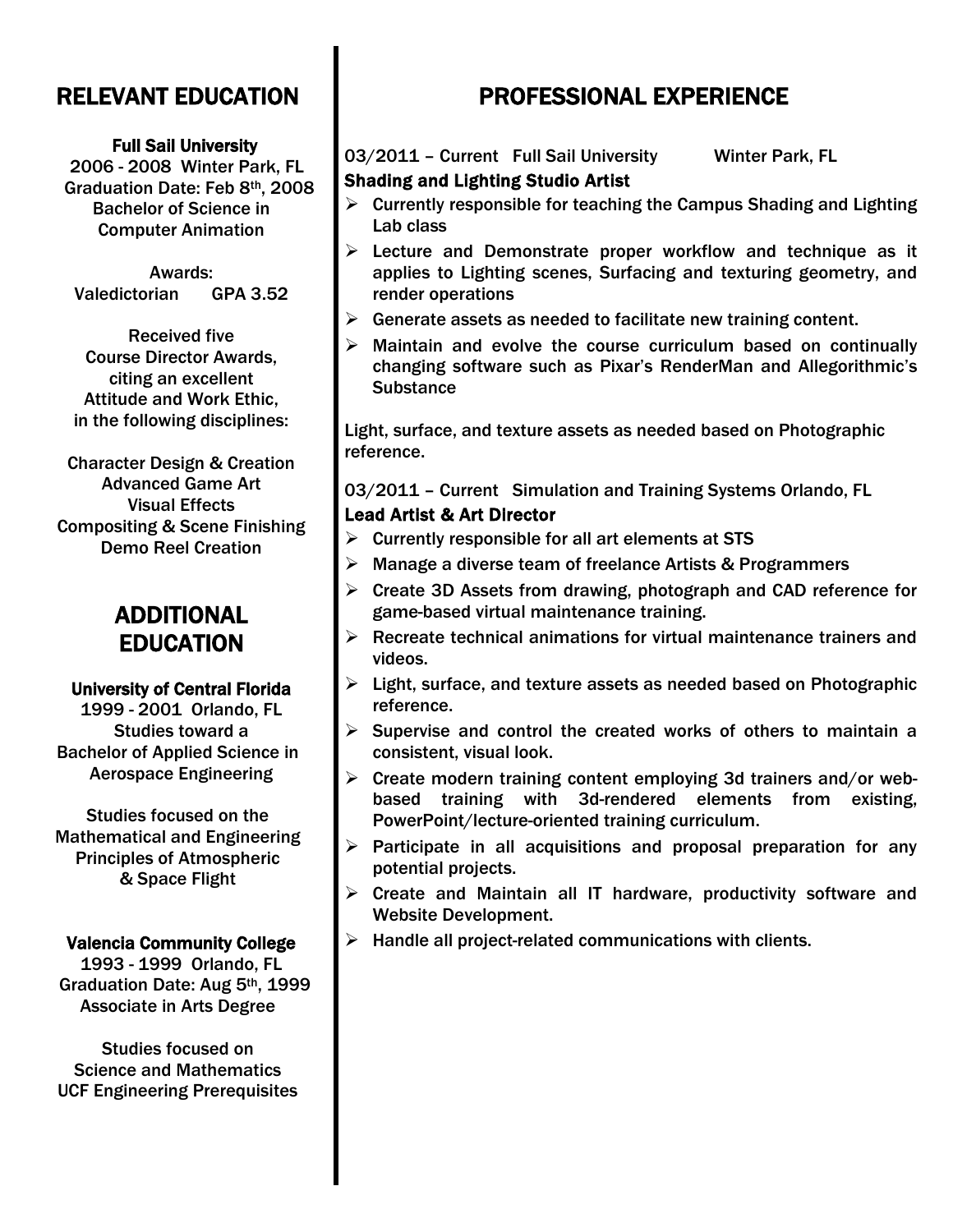### 07/2009 - 03/2011 Harrington Group **Orlando, FL**

### Simulation and Training Department Head, Program Manager & Art **Director**

- $\triangleright$  Responsible for all simulation projects, artists, game developers and flash engineers at Harrington Group.
- $\triangleright$  Create 2D/3D content as required for any and all projects. Review the overall quality and consistency of staff artists and programmers.
- $\triangleright$  Created the Harrington Internship Program, hiring Full Sail graduates as part-time interns for a three month tour, greatly improving production capabilities while identifying the best personnel for full-time employ.
- $\triangleright$  Assist in acquisitions by touring VIP personnel through our facility, creating and presenting product demos, generating marketing materials for publication and I/ITSEC, assisting in proposals by analyzing the 'Request for Proposal' and associated 'Statement of Work' and designing a workflow and timeline for the project.
- ➢ Design and manage a Virtual Maintenance Trainer for a major commercial aviation training company.
- ➢ Managed a completely 3D-based video production project, from preproduction to product delivery. Additionally responsible for all sound-booth dialog recording and coaching of voice talent.
- $\triangleright$  Responsible for all fluid effect explosions on the company demo reel.
- ➢ Handled numerous projects using NGRAIN's 'Producer' software
- $\triangleright$  Designed and managed a project to help parents with autistic children learn how to work with their children like a behavior analyst.
- ➢ Designed and managed a project to create a Virtual Medical Simulation for PC, iOS and Android.
- ➢ Implemented 'Alienbrain' as the company's asset management system.
- $\triangleright$  Handle all project-related communications with clients.

04/2008 - 07/2009 Harrington Group **Orlando, FL** 

### 3D Artist/Lead Artist

- $\triangleright$  Created environment, character and weapon models and their associated textures, generated character and vehicle animations and material and lighting setup for 'Vigilance RTS' (Crytek's Cryengine 2) serious game demo created for I/ITSEC 2008.
- ➢ Modeled and animated CAD-level civilian aircraft for a major commercial aviation training company. Every part was modeled to be an exact replica of its real-world counterpart.
- $\triangleright$  Introduced the company to ZBrush and Vue, substantially raising the quality of all characters model and natural environments.
- ➢ Modeled and textured numerous small arms, such as the M4 assault rifle, from photographic reference. Every part was modeled to be an exact replica of its real-world counterpart.
- ➢ Traveled to multiple locations to review and photograph source material for artistic recreation.
- ➢ Work with the Quest 3D, Cryteck 2 engine and Unity 3D